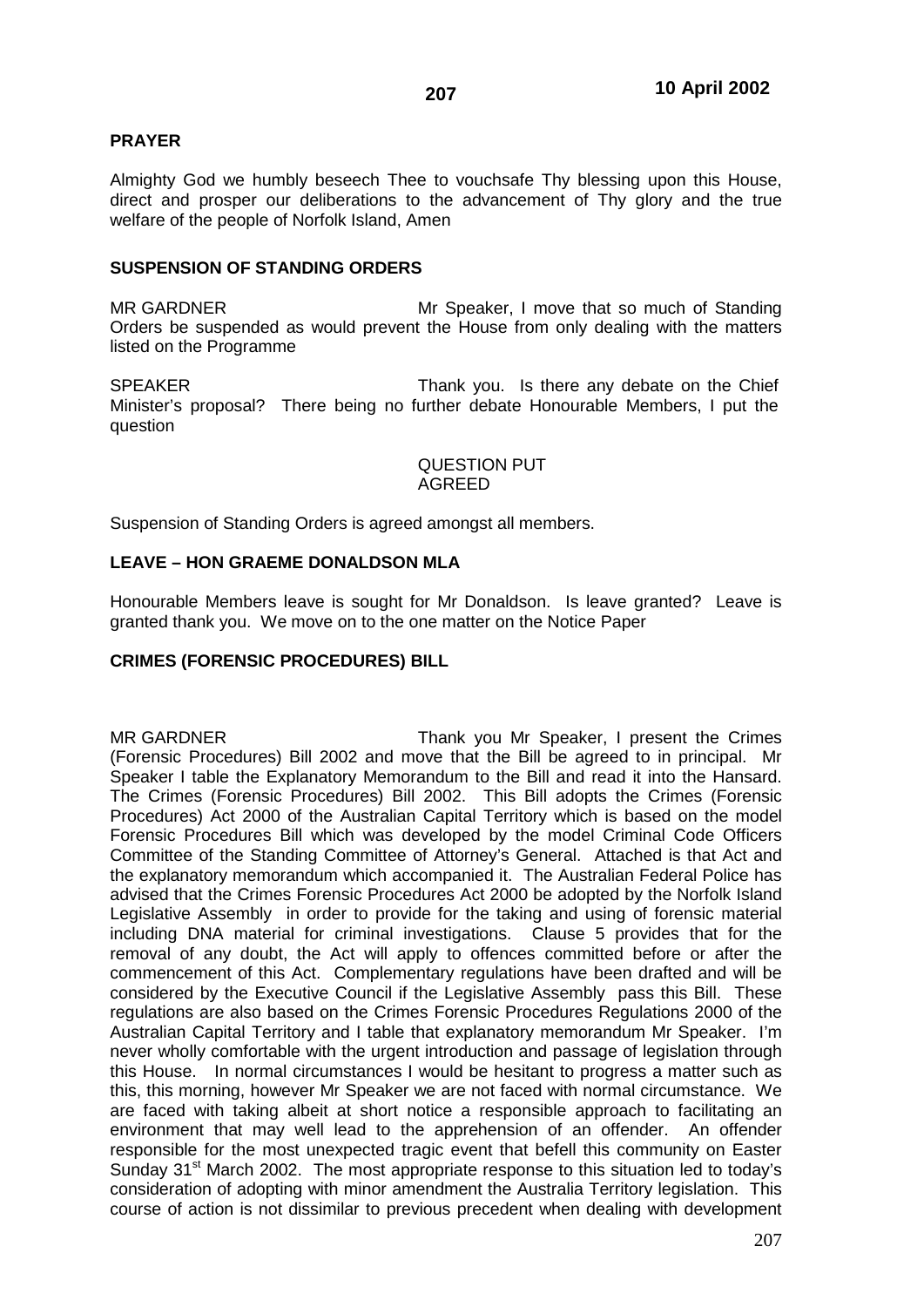of criminal law on Norfolk Island. The case in point is our adoption with amendment those parts of the New South Wales Crimes Act which form the basis of our Criminal Law Act 1960. The other advantage is the Norfolk Island Police and investigating officers x

From the police in the Australian Capital Territory. The question of the need for urgency has been raised with me. As I will explain in further detail the matter of urgency was discussed between members of the Norfolk Island Government and investigating officers late last Wednesday evening. Further enquiries last night confirmed with the Norfolk Island Police and investigating officers the urgent need for this legislation, particularly in light of developments in the investigation. I accept that advise. Thankfully, serious offences are seldom witnessed in this community. When they are they often have damaging flow on consequences. I accept that the primary areas of concern raised with me by this Bill relate to the provisions for the collection, handling and use of DNA otherwise known as deoxyribonucleic acid and the samples of DNA. I need to strongly emphasize Mr Speaker that those provisions only become operable in the case of serious offence. An indictable offence and include serious property offences; serious assault; sexual assault and our most recent tragic even Mr Speaker, murder. As members would be aware, this Government is reviewing criminal law in this jurisdiction as part of the Justice Package review. A full and comprehensive review is long overdue and I am eager to continue progressing this objective. In the meantime a terrible tragedy has befallen the Island. The community has been shaken by the murder of a young woman. Upon the discovery of her body, Police including specialists from the Australian Federal Police in Canberra, were rapidly deployed to investigate and find the perpetrator or perpetrators. A thorough investigation remains underway and the Government is determined to remain fully committed to assisting the Police in this investigation. As part of this commitment, Government officers met with the Police to ascertain whether the legal framework was adequate to fully support their investigation. The Police identified the concern that the existing provisions of law in Norfolk Island relating to DNA testing were inadequate. It was agreed that the situation would be reviewed to ensure that the best possible legislative regime was in place to assist the police in investigating this terrible crime. Following discussions between our Legal Services Unit he investigating Police, a recommendation has been made for the urgent passage of comprehensive DNA legislation. In Norfolk Island, the laws governing indictable offences are contained in the Criminal Law Act 1960 which adopts, with considerable modification the New South Wales Crimes Act as it was in December 1936. Since 1960, the Norfolk Island Legislative Assembly has from time to time made a number of amendments, usually in response to urgent need. Relevantly, in 1996 the Norfolk Island Assembly amended the legislation to enable the taking of blood, saliva and hair from a person in custody by a legally qualified medical practitioner at the request of a member of the Norfolk Island Police Force. The loose procedure described in this amendment has not been tested in an investigation of a serious indictable offence. There is real concern that it is an investigation of a serious indictable offence. inadequate for a number of reasons. These include, It only allows for testing of persons in custody, It only allows for testing to be undertaken by a medical practitioner, The type of DNA testing open to the investigation would be limited, The person being tested is not provided with any rights in relation to that testing. In other words there's no protection for volunteers, suspects or those indeed undertaking the forensic procedures. The inadequacy of that amendment does not provide for reciprocal arrangements in relation to DNA testing in other jurisdictions and the procedures provided are vague and open to considerable uncertainty which undoubtedly has the potential to be challenged due to the lack of detail contained in that amendment. Over the past few years, jurisdictions all over the world have given serious consideration to developments in forensic testing particularly in the area of DNA. I believe that the community in Norfolk Island deserves the best framework it can have to enable the investigation of this tragic crime. I will not ignore the Police request in this regard. If it means adopting legislation that has been passed and implemented elsewhere, I will argue strongly for that to occur. While urgency is required, the issue should not be approached in a piecemeal fashion. Before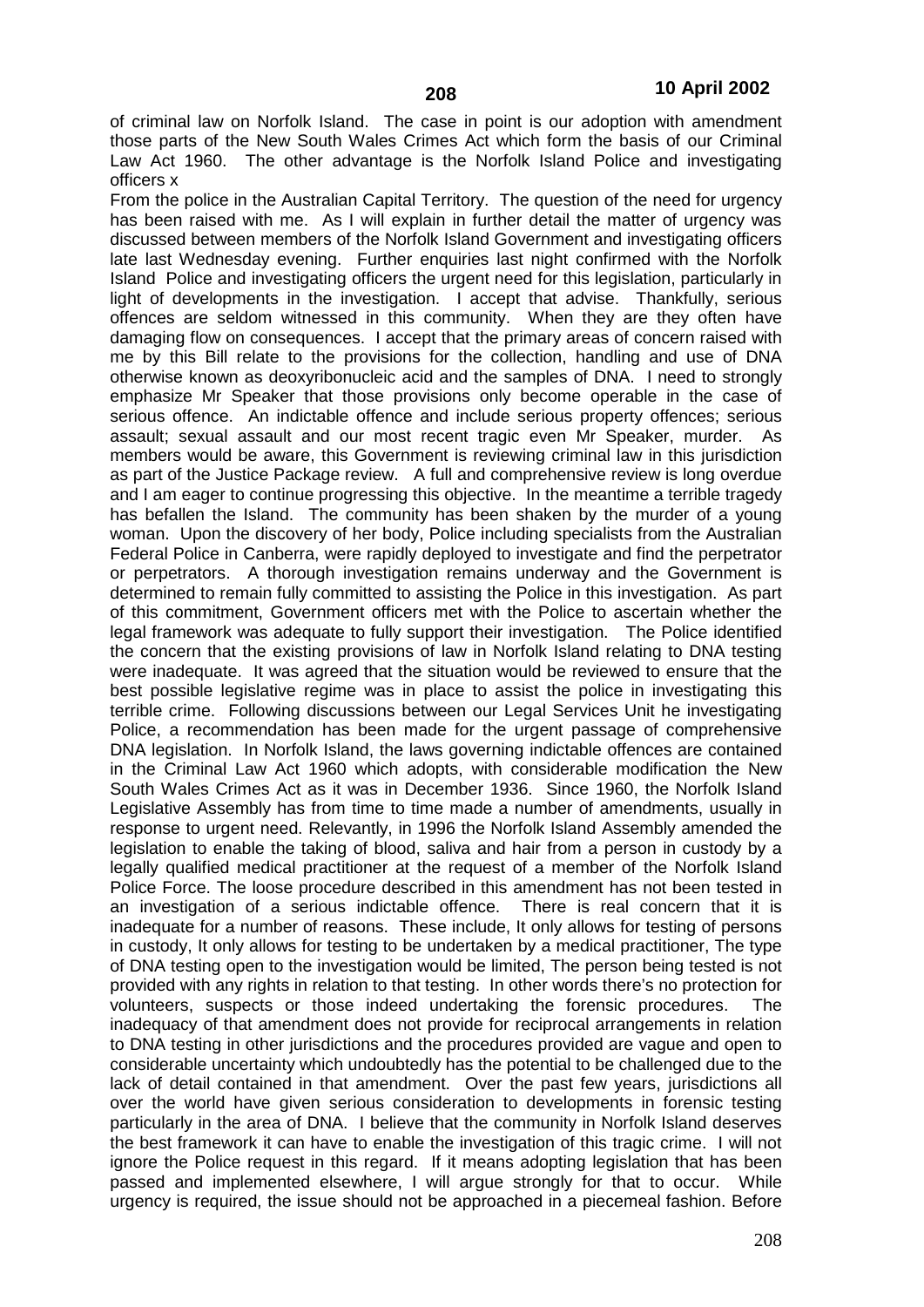the Assembly today is a proposal to adopt the ACT Crime (Forensic Procedures) Act 2000 subject to modifications contained in the Bill. There are some four jurisdictions in Australia that presently have such legislation. These jurisdictions include: NSW, Victoria, Tasmania and the ACT. In these four jurisdictions the law is relatively new but it is based on a model that took some years of consideration and in the case of the ACT, the legislation has now been in operation, and subject to considerable scrutiny and amendment, for nearly two years. At the turn of the last century, the discovery that a person's fingerprints are a unique identifier led to revolution in techniques to identify perpetrators of crimes. The exponential increase in scientific understanding of genetics since the 1960's and technological improvements in extrapolating viable samples of DNA from the most minute particles of bodily materials has the potential to create a similar revolution in forensic investigation techniques. The Bill establishes a new legislative framework for taking a wide range of forensic samples for the purposes of criminal investigations. The range of forensic samples to which it applies includes the taking of fingerprints and other prints from body parts, dental casts, photographs, wound impressions and swabs. The Bill adopts an Act which contains key concepts which are central to understanding the operation of its provisions. Perhaps the most significant concepts are that of "intimate forensic procedure" and "non-intimate forensic procedure". Different rules apply to the circumstances in which these two types of forensic procedure may be carried out. In the ACT the Government decided that it was appropriate to categorize the taking of a buccal swab as a non-intimate forensic procedure and in this way the ACT Act departs from the Model Bill. As Members may be aware, a buccal swab is a simple procedure in which cells from the inside of the cheek are collected using a swab similar to a large cotton bud. It is a simple and basically painless procedure which can be performed by the person being tested if that person wishes - none of the persons clothing needs to be removed. The ACT Government believed that it would be needlessly time consuming and expensive to obtain a court order to authorise the carrying out of the procedure should consent to the procedure be refused. I support this reasoning. Other non-intimate forensic procedures which can be authorised by the Bill include the taking of a hair sample from a non-pubic region and the taking of fingerprints and other procedures that do not involve the anal or genital areas, the buttocks or the breast of women and transgender persons identifying as women. The Bill adopts specific provisions dealing with the taking of forensic samples from different categories of persons. Parts 2.2 to 2.5 of the ACT Act deal with the way in which samples may be taken from suspects. These parts do not apply to suspects who are children or who are incapable of either giving consent or understanding the nature and purpose of a proposed forensic procedure. The first step in the process is to request the suspect to give consent to the forensic procedure. The ACT Act requires that a suspect may only be requested to provide a forensic sample after the police officer making the request has considered specified matters and reached the view that the proposed sampling is justified. The suspect must also be given information about the procedure itself and the potential use of any information generated by analysis of the sample. If the suspect refuses consent and is in custody, a police officer may order the carrying out of a nonintimate forensic procedure on that suspect. The police officer must, however, be satisfied about specified matters before making the order. If the suspect refuses consent to an intimate forensic procedure, or the suspect is not in custody and the procedure is either an intimate or a non-intimate forensic procedure, it will be necessary for a magistrate's order to be obtained before the forensic procedure may lawfully be carried out. The ACT Act details the procedure for obtaining an order from a magistrate for a forensic procedure, including the matters about which a magistrate must be satisfied before making the order. There are provisions for obtaining interim orders in cases where there is a danger that a forensic sample may be irretrievably damaged or destroyed before a full hearing of the application can be held. The ACT Act also contains provisions to ensure that if an interim order is later set aside, any information obtained from a forensic sample obtained under that interim order is destroyed. Part 2.6 explains in detail the way in which a forensic procedure is to be carried out. The provisions in this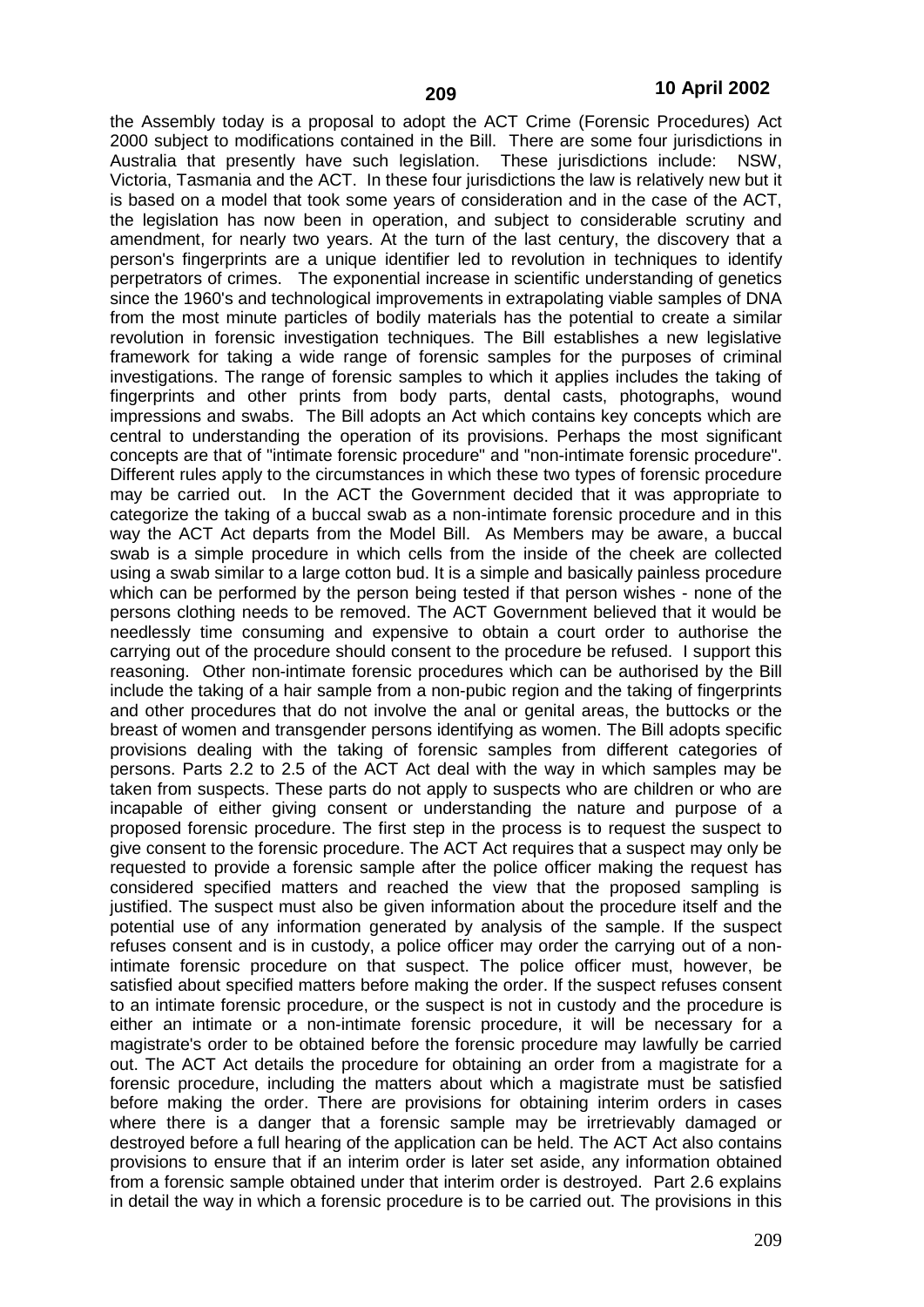part are intended to ensure that, as far as practicable, the privacy and dignity of the person who is subject to the forensic procedure are respected. For example, section 51 specifies that a forensic procedure is not to be carried out in a cruel, inhuman or degrading way. Section 52 requires that where the forensic procedure involves taking hair, the person taking the sample must do so using the least painful technique available to that person. There are restrictions on the numbers of persons who may be present and requirements that, where practicable, procedures be carried out by a person of the same sex as the person on whom the forensic procedure is carried out. Part 2.7 details the circumstances in which forensic samples may be taken from serious offenders. As the purpose of obtaining the samples is to include the results in the national DNA database and the national fingerprint database, this part only applies to certain types of forensic procedures. These are the taking of a blood sample, a non-pubic hair sample, a buccal swab and fingerprints-in essence, samples of material suitable for DNA analysis and fingerprinting. The offender must be given an opportunity to give informed consent to the proposed procedure and the police officer requesting consent must be satisfied that the request for consent is justified. If the serious offender refuses consent to a nonintimate forensic procedure a police officer may order that the procedure be carried out. A magistrate's order will be necessary to authorise the carrying out of an intimate forensic procedure on a serious offender who refuses consent to that procedure. Clause 116 of the ACT Act enables persons convicted prior to the commencement of the ACT to be tested under Part 2.7. This is reinforced by clause 5 of the Bill. The ACT Act envisages that during the course of an investigation, persons may wish to volunteer to give a forensic sample. The ACT Act therefore contains provisions dealing with the way in which samples may be taken from volunteers. It should be noted that there are no provisions in the ACT Act which allow the police to ask a person to volunteer a sample the offer to be tested must be genuinely voluntary. Before the sample can be taken, the volunteer must be advised of certain matters so that it can be established that their consent to the procedure is fully informed. The volunteer can specify the purposes for which the sample may be used and once analysed, the results of the sample must be included only in the relevant index of the DNA database system. A volunteer may withdraw consent at any time, however, in certain limited circumstances an application may be made by law enforcement authorities to the court to permit the retention and use of a sample from a volunteer where consent was withdrawn. The Bill enables the taking of forensic samples from children and people who are categorised under the ACT Act as "incapable persons" but only in very limited circumstances. In brief, the child or incapable person's parent or guardian may give consent on behalf of the child or incapable person. Nevertheless, if the child or incapable person objects or resists, the procedure cannot lawfully be carried out. Where the parent or guardian refuses to give consent on behalf of the child or incapable person, an application may be made to a magistrate for an order that the forensic be carried out. Having briefly outlined the processes for taking forensic samples, I will briefly outline the provisions in the ACT Act which explain how material and information generated from forensic samples is to be used and protected. There are strict penalties for unlawful use or disclosure of material or information derived from forensic procedures. Part 2.9 deals with the admissibility of evidence relating to forensic procedures carried out under the ACT Act. It contains provisions which safeguard the integrity of the processes set down in the Act by rendering inadmissible improperly collected or improperly retained information. The intention is to ensure that law enforcement authorities are made aware that improperly obtained evidence is not used to prejudice the interests of the person from whom it was obtained. The destruction of forensic material obtained under the Act is required in certain circumstances which are set out in Part 2.10. The purpose of these provisions is to ensure that information obtained from forensic procedures cannot be used inappropriately. Destruction is required if a court order for a forensic procedure is overturned and if the conviction of a serious offender is overturned or quashed. For suspects, the forensic material must be destroyed if they are acquitted or if no proceedings are instituted against them within 1 year or no warrant for apprehension of the suspect is issued within 1 year. There is a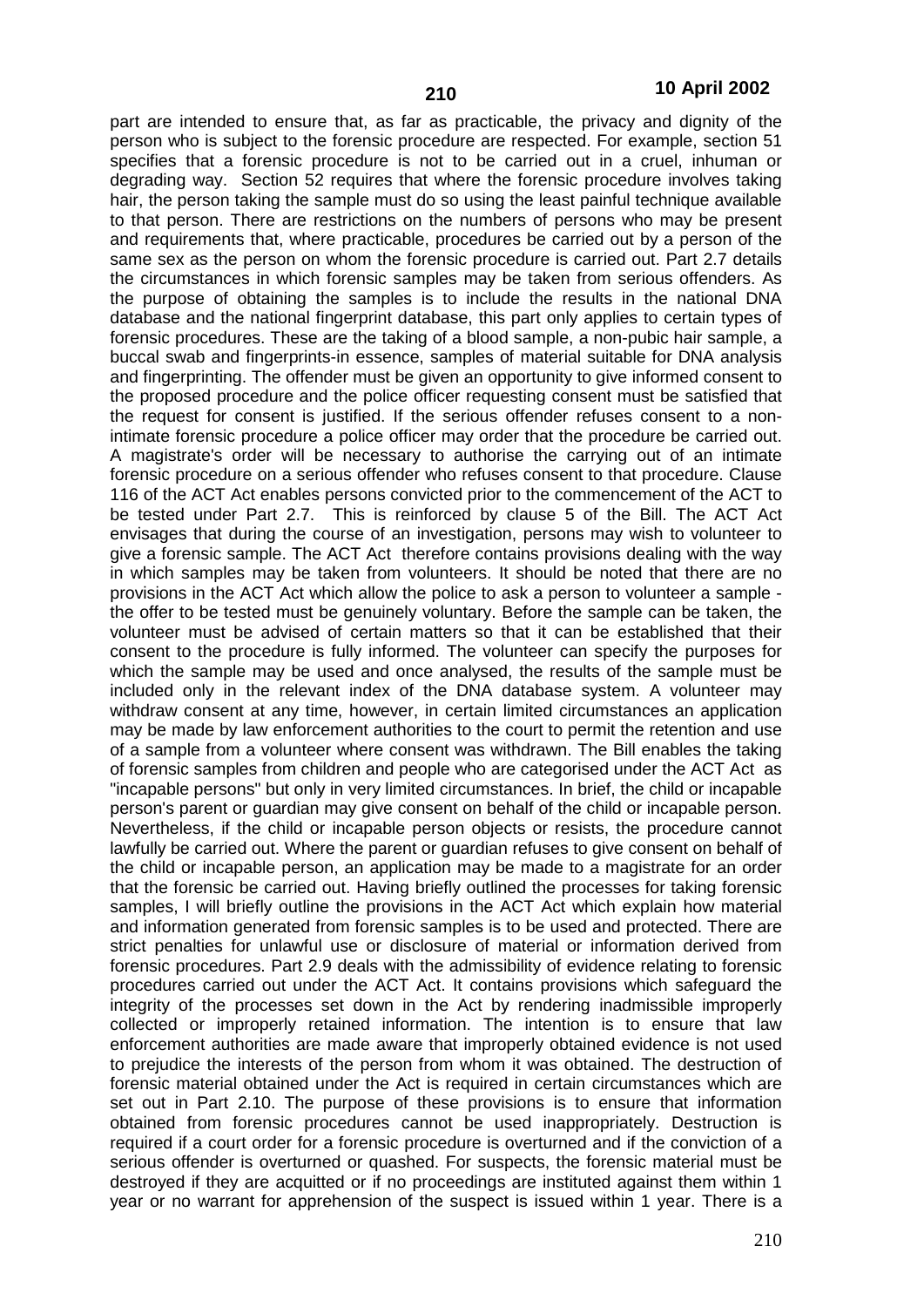limited capacity to obtain an extension of the retention period by court order. Forensic material must also be destroyed if a court rules that evidence relating to that material is inadmissible. There are strict penalties for failing to destroy forensic material which is required to be destroyed by law. The ACT Act enables the establishment of the DNA database system under Part 2.11. The database system is to comprise a number of indexes, in which DNA profiles derived from DNA samples will be recorded. For some years now, throughout the world, police and prosecution authorities have made use of DNA evidence to establish in the Courts a link between a known suspect and a crime scene. The use of DNA evidence, however, has generally been limited to cases where there is a known suspect from whom a sample has been taken and compared with the relevant crime scene. The recent rapid expansion in the capacity of information technology to process large volumes of data within seconds and the development of cheaper, faster and more accurate sampling and analysis processes has now made it possible to use DNA profiles more widely as an investigative tool. National DNA databases analogous to fingerprint databases have been established in several overseas jurisdictions including the United Kingdom and the United States of America. These databases have been used to compare DNA profiles from scenes with DNA profiles from known offenders and suspects. In those countries, DNA databases have produced a very significant number of matches, resulting in improved clear-up rates for a range of offences, including murder, sexual assault, serious robberies and burglaries. DNA evidence has also been vital in clearing many innocent people wrongly suspected, and in some cases wrongly convicted, of committing violent crimes. In 1995, in recognition of the very promising results from overseas experience with DNA databases, the Standing Committee of Attorneys General of which Norfolk Island participates, requested the Model Criminal Code Officers Committee to consider the development of model legislation for the establishment and operation in Australia of a national DNA database, when such a database became logistically possible. In 1998, the Standing Committee decided to ask the Model Criminal Code Officers Committee to prepare a discussion paper on the proposed legislation for public consultation. This decision by the Standing Committee coincided with significant progress in national policing initiatives resulting from the Commonwealth Government's commitment to the establishment of CrimTrac, a national law enforcement intelligence database system. The national DNA database is to form a major component of the CrimTrac system, which will also include the national fingerprint database as well as firearms, protection order and warrants registries. The discussion paper on the Model Forensic Procedures Bill DNA database provisions was released in May 1999. Following revisions to the proposed legislation to take account of comments received, a revised Model Forensic Procedures Bill was released early in the year 2000. A number of jurisdictions throughout Australia, including the ACT, signaled their intention to enact legislation to facilitate the establishment of the national DNA database envisaged by the revised Model Forensic Procedures Bill. Mr Speaker, the Crimes (Forensic Procedures) Bill will enable Norfolk Island to participate in the proposed national DNA database to be established as part of the CrimTrac initiative. The proposed national DNA database is to include an index consisting of DNA profiles derived from persons convicted of serious offences. The establishment of this index necessitates the inclusion of provisions to enable such samples to be taken from serious offenders. In Norfolk Island, a serious offender is a person convicted of an indictable offence. In practice, the Bill will enable samples to be collected from all Norfolk Island offenders who are convicted of offences for which the maximum penalty is imprisonment for 2 or more years. The indexes reflect the sources from which the DNA profiles were obtained. The indexes will include a crime scene index, a suspects index and a statistical index. There will be two indexes for volunteers - one will contain profiles from samples provided for limited purposes only, while the other will contain profiles from samples provided for unlimited purposes. Members should note that a DNA profile does not consist of the whole DNA sequence for a person-the profile is a computer-gene rated sequence based on certain loci of the DNA within a cell and relates only to what is known as "junk DNA". The data base will enable the profiles contained in an index to be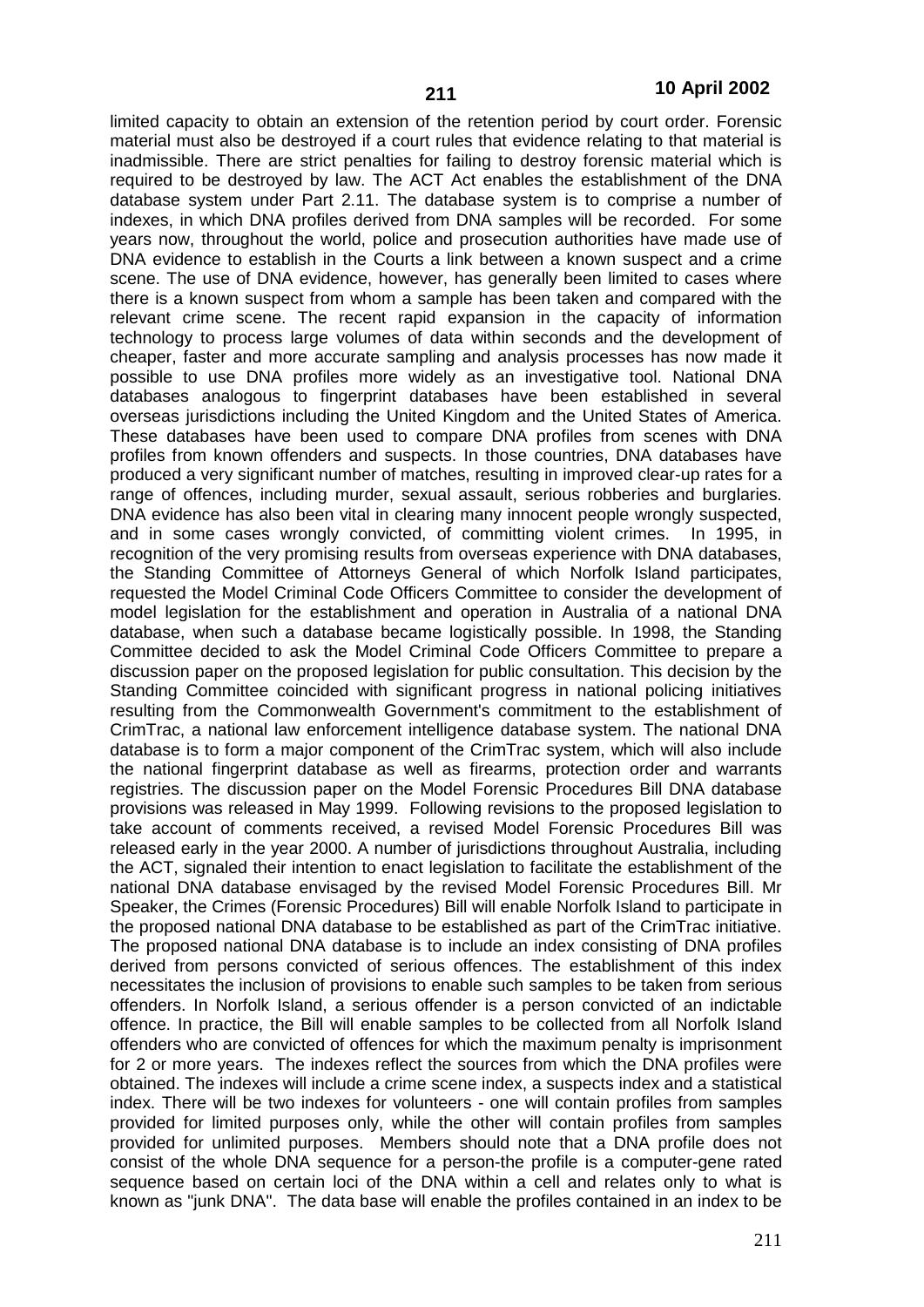compared with the profiles in other indexes, subject to the rules about "permissible matching" set out in proposed section 97. Impermissible matching is an offence. The remaining provisions of the ACT Act deal with technical and operational matters, many of which are intended to resolve disputes between the persons being tested and law enforcement agencies and to ensure that the rights of those persons are protected from abuse or coercion. The safeguards in the ACT Act include extensive requirements for recording the giving of information, the giving of informed consent and the carrying out of procedures. The Act makes it clear that if the police are required to do something "where practicable", the prosecution bears the responsibility of establishing that it was not practicable to do that thing. There are also rights to have a lawyer or other person present at various stages of the process and rights to be given a portion or copy of a sample taken by a forensic procedure, which could be used for independent analysis. Many opponents of the concept of the DNA database are unaware of the numerous safeguards which have been incorporated to protect the privacy of the data it will contain. Similarly, there are misconceptions that the proposed legislation will compel large numbers of innocent members of the community to be tested and to have their genetic information recorded for all time. A detailed examination of the ACT Act reveals that What the Bill before the Assembly today does offer the community is a valuable investigative tool which will greatly assist police in clearing the innocent and bringing the perpetrators of violent crimes such as murder and sexual assault to justice.

Mr Speaker to allow other members to contribute in this important matter I will seek your concurrence at the appropriate time to move some detail stage amendments, basically that will tidy up references to ACT legislation and more properly provide for reference to existing Norfolk Island legislation, thank you

MS NICHOLAS Thank you Mr Speaker. As members around this table will know I'm deeply troubled by this legislation. I'm troubled by the urgency with which we are asked – apparently by the Australian Federal Police - to pass into our book of laws a piece of legislation which provides for some pretty significant invasions.

My concerns may be brushed aside by those who claim that the forensic material collected under this legislation will be destroyed. The legislation however very carefully spells out the conditions for the so called destruction of the forensic material – the said destruction involves the removal of names from the samples – not the destruction of the material itself – that's not good enough for me – especially when it may be material voluntarily offered, in good faith, by members of this community. At the risk of repeating some of the things that the Chief Minister has already told us, essentially, this legislation brings in a scheme for taking and using forensic material, including DNA material, for criminal investigations. There are two types of forensic material – the procedures are known as intimate and non-intimate and he's detailed those. He also said, the intimate procedures are ones which involve the external anal and genital regions, and buttocks and the breasts of women. It also covers taking blood samples, dental impressions and samples of pubic hair. A non-intimate procedure covers things like fingerprints and other prints, photographs, samples of saliva and inner cheek swabs and taking samples of non-pubic hair. There are good things about this legislation, and bad. Under this legislation people cannot be asked by police to consent to a procedure unless they are suspects or serious offenders, but people may come forward at their own initiative. This happened in a country town in New South Wales not too long ago. There is a part of the legislation which ensures that persons who volunteer – and certain others – can be certain of how that material can be taken, how it can be used and what safeguards are in place to ensure that it is used only as intended. Now all that sounds safe and perhaps one can be comfortable with it  $-$  until one learns that as recently as the 22<sup>nd</sup> March  $$ less than three weeks ago – the High Court of England upheld the rights of police to retain DNA samples and fingerprints taken from suspects who had been acquitted. Not people who had been found guilty of an offence – but two people, from separate incidents, who had been acquitted. Not people who had been found guilty of an offence,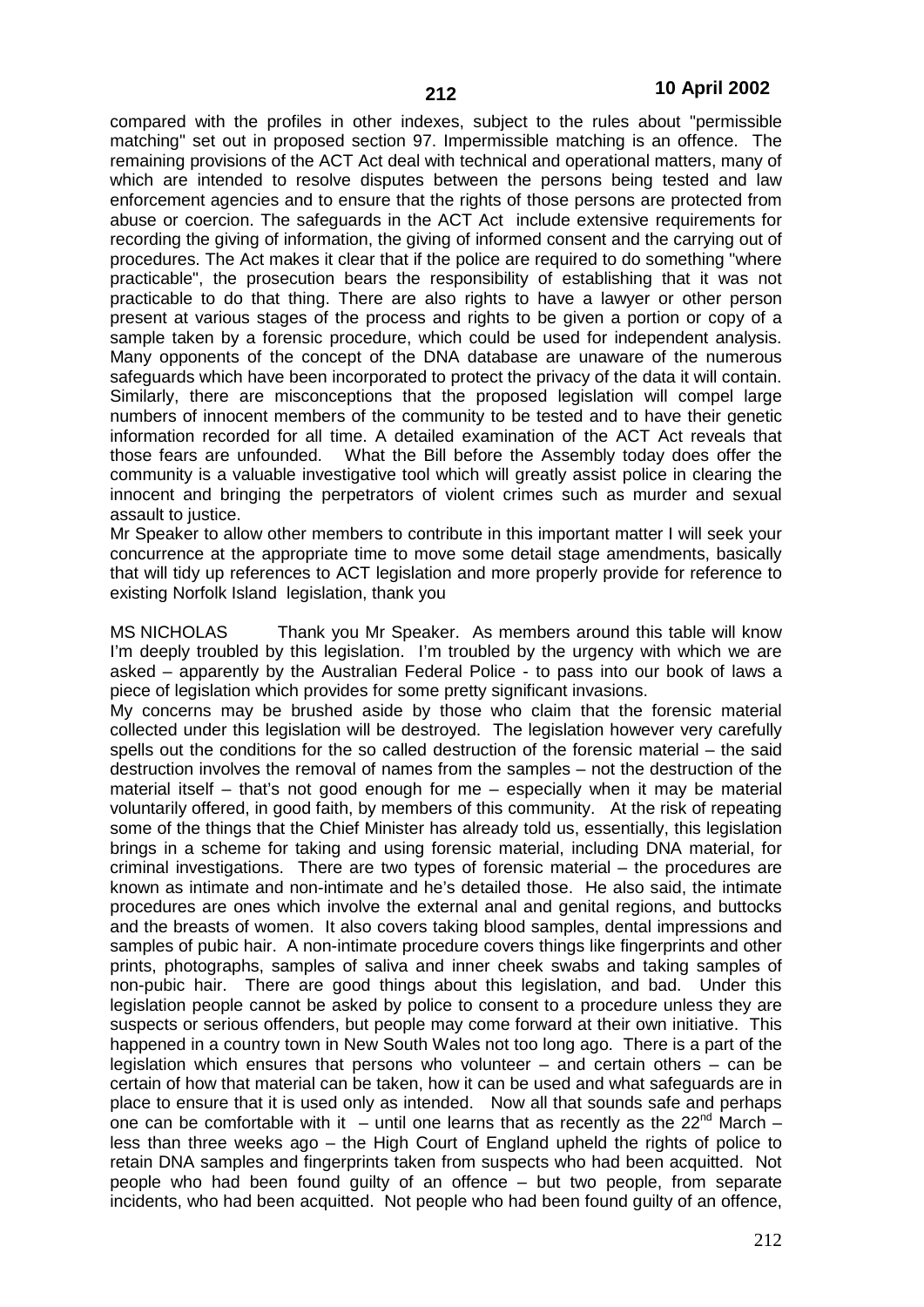but two people who had been acquitted. Should any police officer or magistrate order a forensic procedure to be carried out they must balance a range of matters set out in this legislation before deciding whether to make the order. These factors to be considered include a weighing of the public interest in obtaining relevant evidence - versus the public interest in upholding a person's physical integrity. Suspects must be given an opportunity to consent to the forensic procedure before it is carried out – this must not be done as a matter of routine but only when there is a better than reasonable chance that evidence of the committing an offence will be found. As the Chief Minister has told us, the Police may order non intimate procedures on persons who do not consent but this can only be done if the suspect is already being held in lawful custody. There is also provision for a Magistrate to order forensic procedures. Again. the intention is that provision for a Magistrate to order forensic procedures. unless there is a reasonable chance that a procedure will produce relevant probative evidence of the commission of an offence, it should not be authorised. The Magistrate is required to give reasons for making an order. The Magistrate has the power to make an interim order so that things can happen quickly, so that evidence cannot be "disappeared" before a final order can be made. The Magistrate must tell the suspect that reasonable force can be used to implement the order, and must also state when, where and how the order is to be implemented. There is also provision in the legislation for the suspect to be detained so the forensic procedure can be carried out. It is undeniable that some forensic procedures, particularly intimate forensic procedures, are intrinsically personal and that some suspects may find them humiliating. There are provisions here to establish clear rules about what can and cannot be done to a person who is subjected to a forensic procedure, to ensure that as far as possible that person's dignity and human rights are respected during the procedure. There is provision for the suspect to have access to material resulting from a procedure, and there is provision for videotaping or photographing the procedure so that there can be no dispute about the way in which it was carried out. There's a clause about obtaining forensic material from serious offenders and this would apply particularly to any material destined for the database concept. There's a clause which requires material taken from a suspect to be destroyed after one year if no proceedings have been instituted – however the holding period can be extended under certain circumstances. There is another aspect which troubles me. There are less stringent measures for the destruction of material which has been voluntarily given. Our own Counsel agree with my reservations and have provided me with an amendment which would clarify this issue and ensure that the materials volunteered would be dealt with in the same was as those obtained by demand of police or courts. The Chief Minister has mentioned the data base which is planned. It is called CrimTrac. There are safeguards to prevent the misuse of the database. Any data taken from volunteers can only be used for the purposes for which it was taken and must be destroyed. But there are traps for the unwary here too – remember that "Destroying" means to remove any means of identifying the forensic material or information which could link it to a particular person. This does not mean destroying the sample of material itself, or the DNA extracted, it is a matter of destroying the "identification" from the material – the name tag is it were - I've already said that I don't believe that is good enough. There will – in due course, should Norfolk Island choose to be part of the CrimTrac system – costs associated, and I believe this legislation will eventually lock us into that. Do we really want that? There's a quote here from the CrimTrac website. "In some circumstances control by legislation profiles from suspects and volunteers may be compared with profiles on the database. I have some problems with the retention of samples on the national database, particularly those who may volunteer. There are a bundle of uncertainties for me in this proposed Bill. I am extremely hesitant about passing it at this sitting without Members and others having greater opportunity to weigh the good against what could be seen as the bad in the legislation. I hear what the Chief Minister has said about urgency. This legislation overturns the age old belief in "innocent until proven guilty" - turning it into a matter of necessity for a suspect to prove innocence by offering or submitting to the taking of forensic material. I've agonised over this bill for close to two days because it overturns that belief. But one argument, and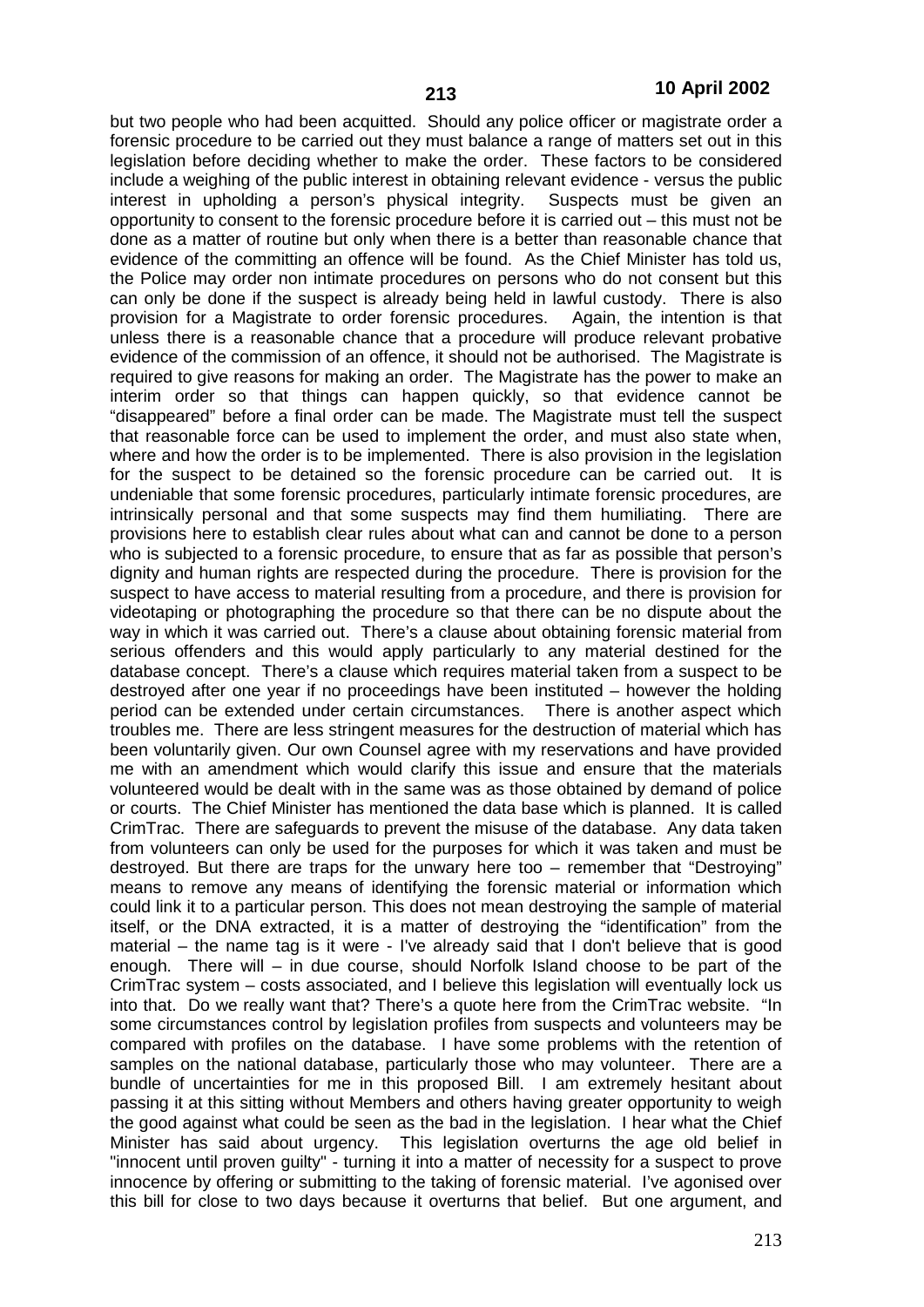only one, enables me to support this legislation here and now  $-$  it is this: Should this community find itself in such a position that it is desirable for all to come forward to volunteer samples for DNA analysis there will be provision within the legislation for those samples to be dealt with properly and the taking of the samples to be dealt with properly. It is indeed a say day for Norfolk that we have come to this – in more ways than one it is a loss of innocence. Mr Speaker. I am not entirely convinced of the extreme urgency to see this through today - bearing in mind that most of us first saw the legislation late yesterday afternoon. However, if it is passed into legislation today the community must be prepared to wear the consequences, whatever they may be, frankly, I'd like to hear what they have to say about that. At the moment I shall listen to what others have to say.

MR BROWN Mr Speaker, I noted that Ms Nicholas was one of the three members who requested this meeting to be convened and she obviously has had more knowledge then some of us in relation to the matter because she's obviously been involved for a little longer. What's before us today is a very simple matter and that is, we've got to decide what our duties are as Legislative Assembly members. Are our duties aligned to the common good or are they aligned to protecting each and every desire for privacy which may be held by any of our community because if someone wants to go out and be a criminal I have a little bit of difficulty in being told that I should protect the privacy of that person so that he or she can continue to go about his or her criminal ways. I don't see this as something that's come to the Legislative Assembly from the federal police. This is something that's come to the Legislative Assembly from the Government of Norfolk Island. The Government of Norfolk Island has asked us as the Legislative Assembly, now let me go back a moment Mr Speaker just to let me explain what I mean by that. I think a lot of people don't understand that the Government is our ministry. It's our four ministers. The Legislative Assembly is all nine of us. The four ministers just happen to be members of the Legislative Assembly because that's the way it works in this part of the world. So the nine of us are being asked by our four Minister to facilitate the passage of this legislation. It's no shame that we don't already have similar legislation. Don't let anyone tell you that we're behind the times because we've already heard today, only four of the Australian mainland states and territories have similar legislation at this time. I have no doubt that the others will eventually introduce it, perhaps seeing little Norfolk Island do it will cause them to say, well maybe we should hurry up a bit. It is no shame that we are only looking at this today. Should it be passed. Well I think the common good says it should be passed. I can understand Ms Nicholas' concerns but on the other hand why should we put as our primary concern a desire to have material destroyed. Why shouldn't we have as our primary concern a desire to ensure that our community can enjoy the security of satisfactory law and order. We certainly shouldn't go to the stage of saying that unless you are blue eyed and blonde we'll put you in a different category and you'll only be allowed out every now and again, but I think it is quite valid for us to look at the question of introducing this legislation. As to whether or not we should participate in a national recording scheme, well I'm not sure about that. But I think we would be met with the question, well what are you trying to hide. An expensive scheme is being put together. All of the mainland states and territories I have no doubt will eventually participate in it. If we are given the benefit of being able to participate in it also, isn't that a protection for our community. Let's just assume for a moment that a crime occurs tomorrow. Let's assume it's breaking and entering and let's assume there's a bit of blood at the scene because the person broke a window to get in and let's assume that in this tracking system or registration system in whatever little room it sits in, in Australia there are records that could tell us that, that blood is the blood of such and such a person. Wouldn't it be a lot better for our community that that could happen then to say well we don't want to participate in that because we really don't want to know or we want to protect the rights of people to go and commit crimes while minimizing the possibility of being apprehended. I think we've got to be vigilant Mr Speaker but I don't think that I can vote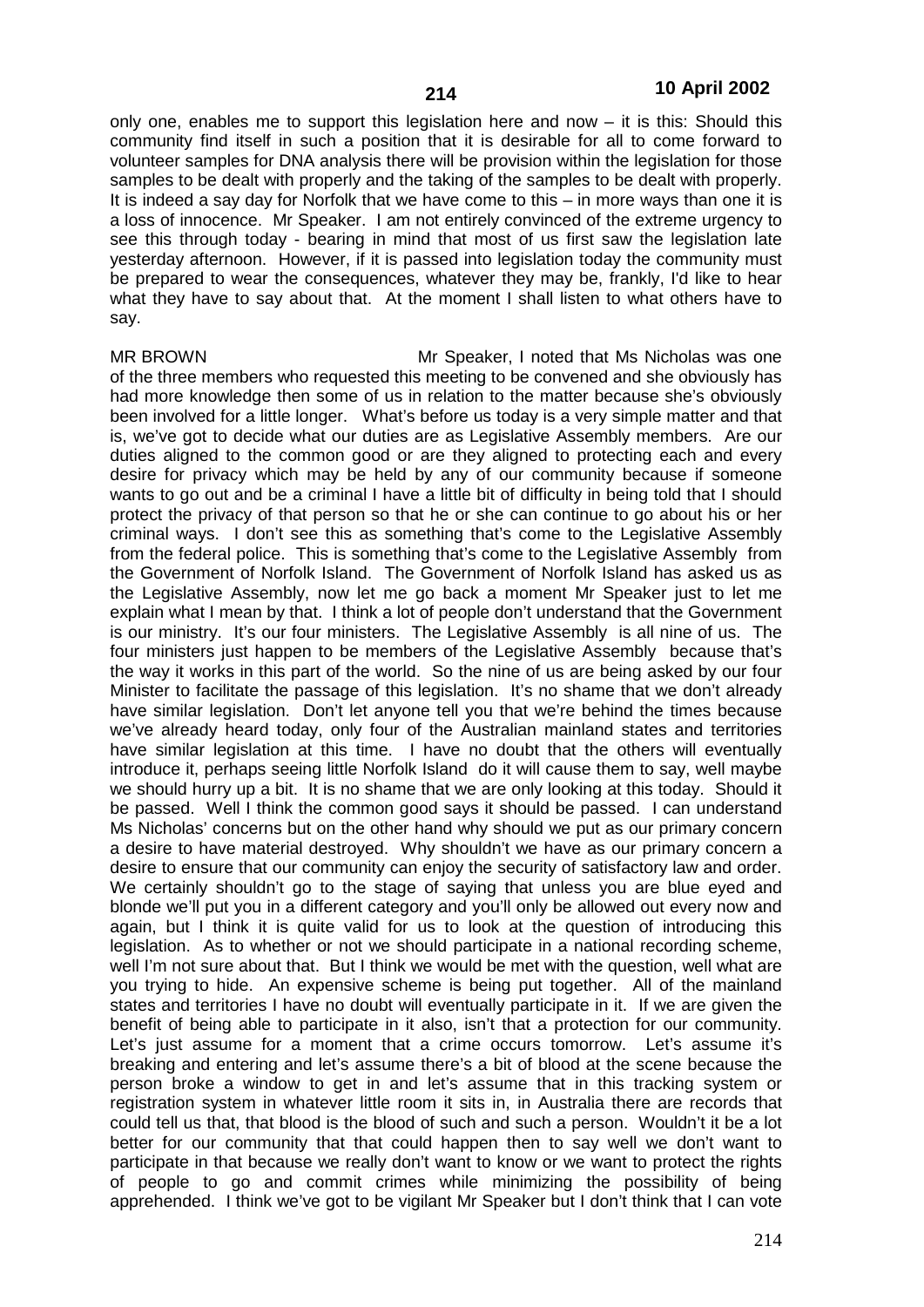against this Bill. I think we are all obliged to support Government in this case and to support the introduction of the legislation. I think we are also bound to acknowledge that it is being dealt with quickly and there's a reason for that. We want to have the benefit of the legislation available as soon as possible. Nothing wrong with that reason. That doesn't take as I see it, rights away from any people other than the right to commit a crime but I think that the one thing that our Government need to do, is that after today on the assumption that the Bill will be passed, the Government need to go away and ensure that each and every part of the ACT legislation is indeed suitable for Norfolk Island. The Government needs to go away and ensure that the concerns expressed by Ms Nicholas are in fact catered as best they can be catered for and the Government needs to think carefully as to whether we wish to participate in the national tracking system but for the purposes of today I've given it a lot of thought and intend to support it

MR GARDNER Thank you Mr Speaker just some quick responses. I appreciate Mr Brown's sentiments and his participation in debate and his support for the Bill as it appears on the table today. I give my own personal assurance as the Minister responsible for this matter and this legislation that it is certainly my intent if this Bill is passed today to ensure that it provides all of the necessary safeguards and that those areas of concern that may remain as Ms Nicholas has justifiably raised will be addressed by my office and the Legislative Assembly at large to ensure that it delivers for Norfolk Island what we are expected to deliver. Just touching briefly on Ms Nicholas comments, I appreciate her raising those views and I had a lengthy discussion with her last night on these and it's always helpful to have open and honest debate particularly on very sensitive matters such as this and I appreciate the opportunity to have been able to do that. However, I guess it's the certainty that this legislation provides over what currently exists today which really sells it for me. The concerns raised by Ms Nicholas of DNA material being destroyed are concerns but the provisions of this Bill is far superior to the provisions of any current existing Norfolk Island legislation that we have. For example under Norfolk Island's current legislation of today if a DNA sample were collected there are no provisions over how those samples would be handled, no provisions allowing for the destruction of those samples whatsoever, no provisions that they can't be sold to the highest tenderers basically. I think that what we have today with this piece of legislation is a great deal of certainty for our criminal law system then what we've experienced in the past, thank you

MR NOBBS Thank you Mr Speaker we're sitting today as the result of a fairly horrendous crime and I would just like to extend my sympathies to the family and also to congratulate those, particularly the volunteers who took part in looking at the scene and the likes, immediately following that particular crime. I fully support this bill. I don't believe we should be looking anywhere else. It's designed to assist and I say assist, as it may not solve the crime completely or any crime, but it's designed to assist in bringing perpetrators to heel and it also allows for the protection of innocent persons who may have been caught in the trap in previous times and I think the Chief Minister alluded to that particular point and I think that is most important. It is my belief and it always has been that if you do the crime you do the time and this act will I believe, not only in this instance but in others, and as sure as the sun is going to come up tomorrow and night follows day, there will be other crimes of a similar nature on the Island here. This is unfortunate, it is extremely unfortunate that we've had a crime of this nature but I think it was coming and was only a matter of time in our changing circumstances because the Island has changed dramatically in the last thirty years as we all know and these sort of things seem to follow. As I said Mr Speaker I'm fully supportive of the Bill. I don't believe there is a need to change. I believe we need to get on with it. I don't believe it was a request of the Federal Police because I don't think people on the Island really understand that the Police that we have here, by a Memorandum of Understanding with the Commonwealth Government are responsible to the Norfolk Island Government. They are responsible to the Minister who is responsible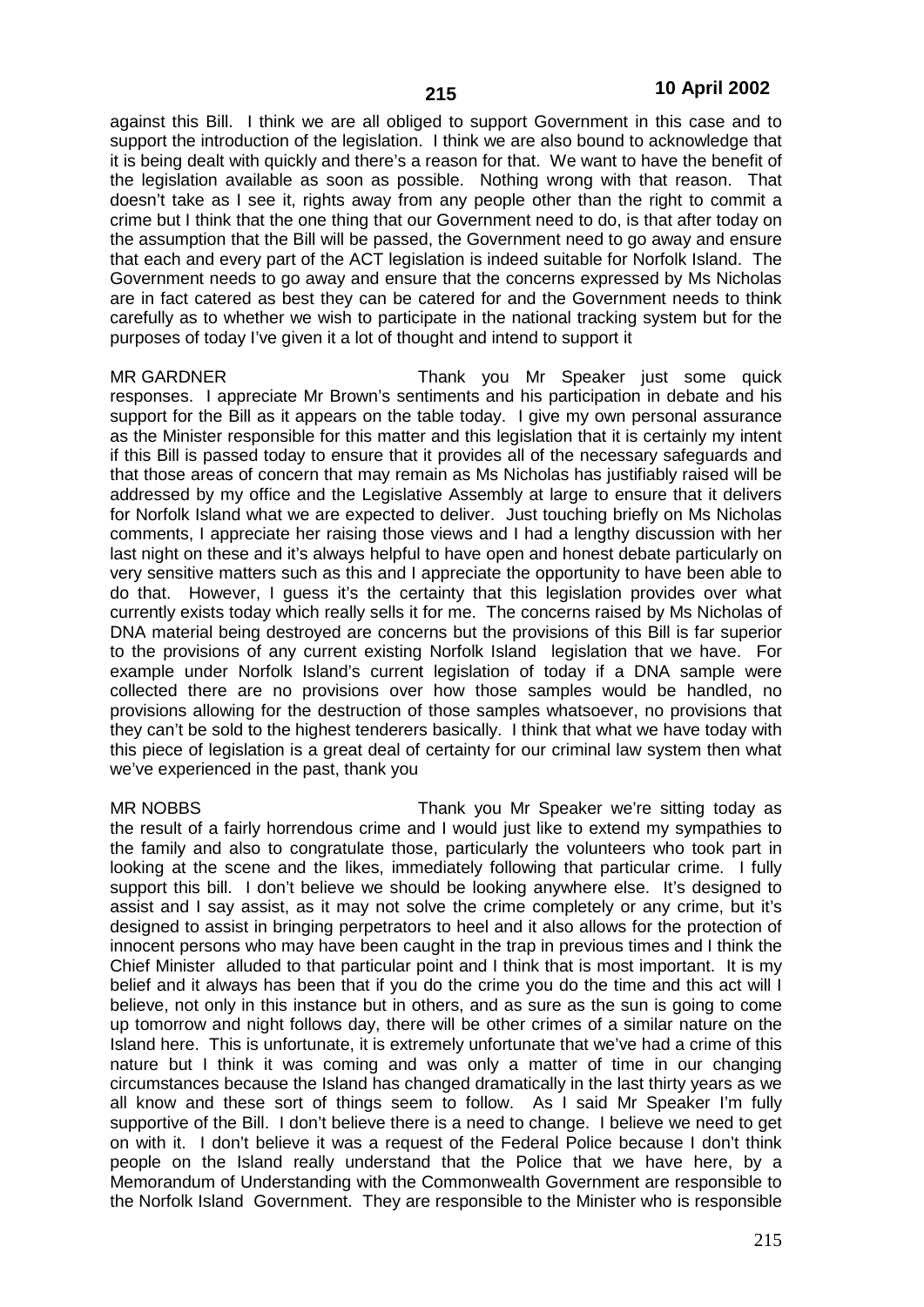in the Norfolk Island Government. Too often we hear that the Administrator actually runs the coppers and that's completely wrong. He swears them in by some reason or other, I'm not too sure why, but the actual responsibility lies with the Norfolk Island Government and although the federal Government does contribute to policing on the Island this responsibility from my understanding of it, rests solely with the Norfolk Island Government and the responsible Minister therein. I would just like to add that it's now ten days or so since the crime was committed. It seems a long time. These things often take time, sometimes weeks or months or years before they are solved. I would hope, and I said right from the outset that as soon as the information was available that a crime of this nature had been committed that we should try and clear it up as quickly as possible. The feeling within the community of uncertainty and the like are largely as a result of being unable to solve the crime. If this helps in any way, or all the way, I would think that the sooner we pass this and get on with it the better. I am concerned that under the arrangements immediately after the crime was committed, that it took something like fifty hours for forensic people to arrive on the scene and even longer for specialist police. I don't want to be critical here but I think we have to face the fact that we need to smarten our act up in relation to this type of thing in the future and to ensure that we have a quickly response then this. I know it was a holiday period and the first case of this nature but I do believe we need to put in place some procedures that will click in immediately such a crime of this nature occurs in the future. That's all I have to say Mr Speaker, I fully support it and as I say the sooner we pass it the better

MR I BUFFETT THANK you Mr Speaker , It is with a certain amount of sadness that I do two things. Firstly Mr Brown mentioned the fact that we as the executives have asked for this law to be supported and certainly that was the case. I think it needs to be known that when we as executives were first aware of this issue, one of the first things was, and to use Ms Nicholas words, that Norfolk Island lost its innocence to a great degree, so it was with an enormous amount of sadness that we need to, and not resiling from the fact that I was executive, that we need to support this and we need to do it fairly quickly. On the administrative side of court work I've worked in the system for some twenty years. If we look through some of the legislation that successive Assembly's have dealt with over those twenty years we have delayed some of the inevitable. We have amended our criminal law from time to time in a way to deal with what we believe would be the most horrendous or the most disappointing episodes that might happen within Norfolk Island. We amended the criminal law act in 1998, by going halfway up the track because we thought it was going to be sufficient and that we would never have to face some of these things. Unfortunately, with our loss of innocence, as Mr Brown says, we need to protect our community so we need to think ahead of the pack. This piece of legislation that we are adopting today subject to some of the reservations that members have and which the Chief Minister has undertaken to look at, to look at each of the sections in terms of the matters that we believe we may need to marginally adjust in the Norfolk Island scene and we need to do this to do two things to signal to this community that if we must be caught up in this loss of innocence, in the globalization and the movement of people and to be involved in all these things that we thought would never happen in Norfolk Island, we need to be proactive. I believe whilst this is not exactly proactive we have nonetheless acted fairly quickly and if it means a resolution of this so we can take away some of the stigma of this episode from this community then I think we need to do that. It also signals that the criminal justice package that has been on the Assembly's books for some considerable time really needs to receive some sort of elevated position. It's in that position already but we need to get on with it. It also signals that we need to look further and take a proactive stance in relation to these issues. As Mr Nobbs mentioned, this has now happened and as sure as the sun comes up tomorrow it will probably happen in the future, unfortunately. I intend supporting this particular piece of legislation and I do it with a very saddened heart but on the clear understanding that if we are to be responsible and send a signal to this community and to those people who perpetrate crime in this community that we are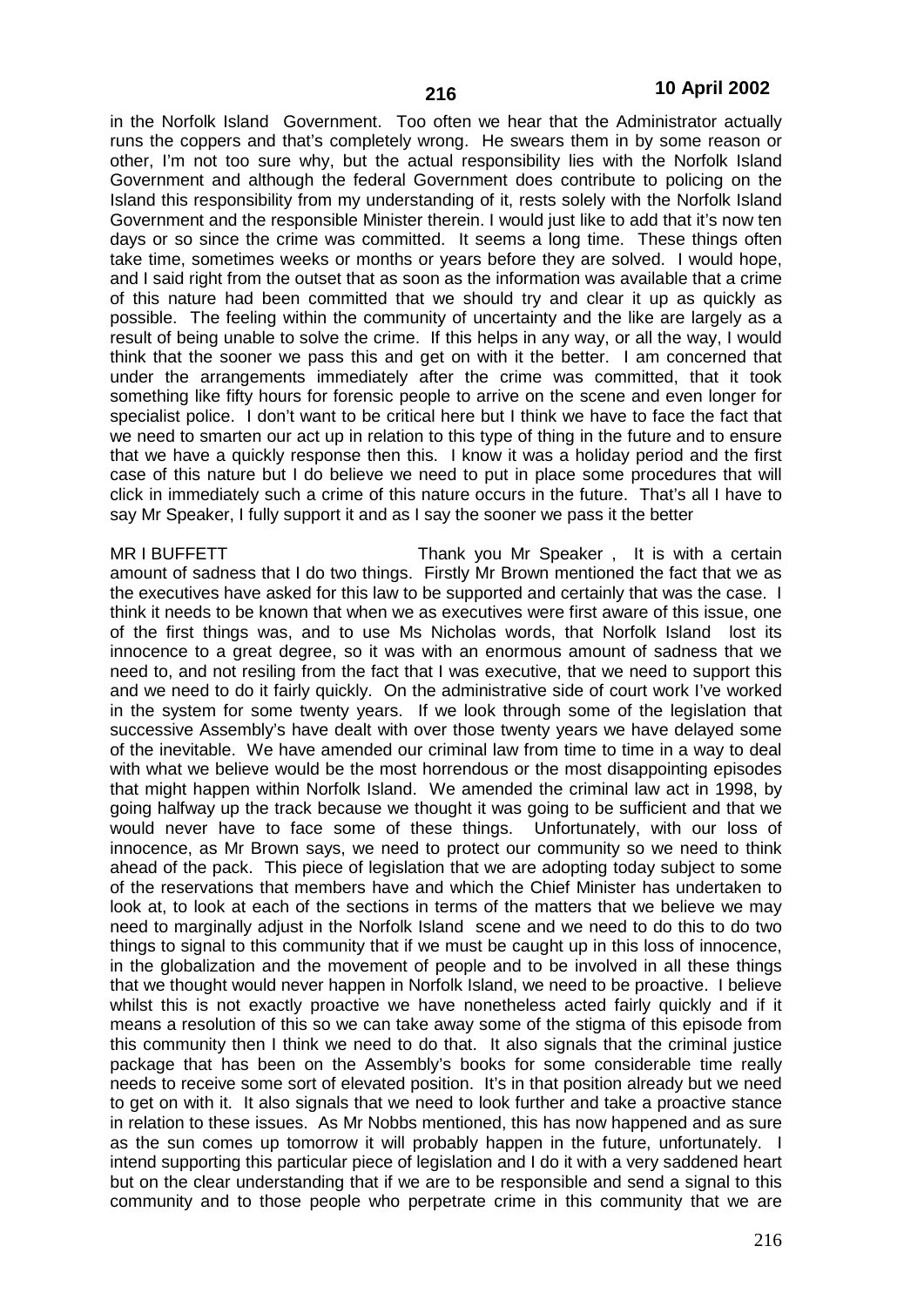serious. We cannot rest on the hope and the goodwill that it won't happen. It has been proven that it will happen. We attempted to deal with it in another way previously. I don't think we have any other option thank you

MR BROWN Mr Speaker I just wanted to comment on something that was said a few moments ago by Mr Nobbs. I'm sure that he didn't mean anyone to think that he was being critical of the efforts being made by the police or anybody else when he said we had been a bit slow in getting on with the job and I want to pay tribute to the Norfolk Island Hospital, to His Honour the Administrator and the Norfolk Island Government for the quite prompt way that they went about realizing that the very best way to make things happen quickly was to charter an aircraft to bring the police and forensic people over here. I happen to know that those arrangements were being spoken of at least as early as lunchtime on the Monday and it had been hoped that the aircraft would arrive early on the Tuesday morning. As it happened it arrive slightly later than that but it arrived here on the Tuesday. We are very fortunate that the Norfolk Island police as Mr Nobbs has correctly called them, have been able to draw on the expertise that has been made available to assist us. I would like to say thank you for that but I would also like to say that although it is very easy for us to criticize to have gotten to the stage by lunchtime Monday of knowing that the necessary people could be assembled and agreeing to charter an aircraft at the earliest possible time was not a bad sort of an effort

MR SMITH Thank you Mr Speaker. Usually I would be one of the first to say that we shouldn't be passing legislation in this fashion, particularly such a large piece even thought it's the ACT part of it, I would usually be the first to say we should give the community time to consider however, in this case, I believe the community right now is looking for us to play our part in this terrible crime that was committed against Janelle. I think we owe it to her, and to her parents and to ourselves to provide whatever tools we can in this particular situation. I have read through this legislation and not being a lawyer I can't find things that I would disagree with at this point. I hear Mr Brown's words that the Government should continue to look through the Act to make sure that there isn't anything that we may regret further down the track. I see that this legislation does give people more rights that what we have in our current legislation. It doesn't only relate to DNA, it relates to other samples that can be taken. I believe it's been around for quite some time in the ACT and I would think that all the civil libertarian people would have had their say at the time of introduction and it would have been covered in the ACT but mainly I agree with what members are saying around the table that the community wants some answers and if this will help us find answers to what happened to Janelle I fully support it

MRS JACK **MRS INCOCONTACT MRS** JACK Mr Speaker this Island has been buffeted by many external forces of late. Airline collapses, insurance company collapses and insurances rates are forcing change in our celebratory days which will have flow on effects that will continue throughout the years ahead unless this Government and insurers get together to work out a viable solution however, the residents will know doubt adapt to many of these changes with their usual flair and stalwartness. However last week brought about a change that has changed forever the basic fabric of the Island. It is this even that brings us here today. It is this event that has highlighted our inadequate crime law act and sees the Legislative Assembly debating the merits of taking on board Crimes Forensic Procedures Bill 2000 in its amended form. Yes we are being asked to do our bit expeditiously. Do I have trouble with that. Too right I do. I have problems with some of the areas covered in the proposed bill but I also have trouble in not doing anything that could assist the police in carrying out their duties. This island is hurting and the various people who have come to me over the past ten days telling me of their fears, concerns, troubles with relationships and so on. 147 years free of such an offence and this happens and it just smacks one in the face. The people have told me what they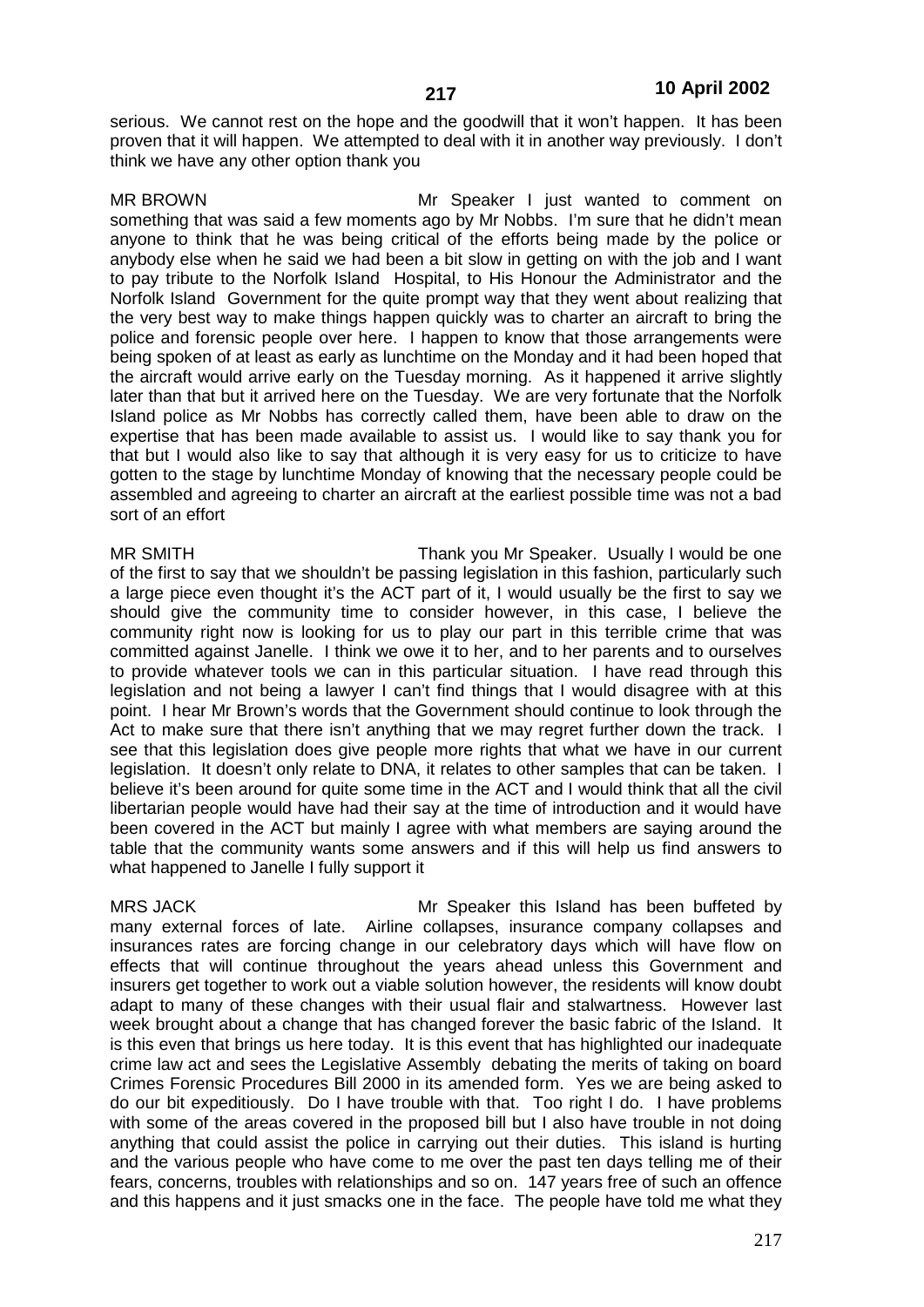want and it appears to be this bill. I am amazed however at the way people have told me that we should all be DNA tested. It is to me an emotive answer to a crime never seen here before and I have been surprised by the various people's willingness to give up their most intimate details and volunteer to do it. These people would no sooner tell you how much money they owe the bank, what they were doing last night and with whom but they would gladly give up their DNA data. If this bill is passed then we the Government need to ensure the education of the residents regarding various aspects of it. Better community policing has been voiced as an alternative. Well I'm sorry but I think this community is past that stage. It is indeed a sad day and stage in the life of Norfolk Island that we currently find ourselves. Just about all my concerns regarding this bill were quelled this morning and my thanks must go to Trish Cowles and Barry Yau for doing it. I, like Ms Nicholas am concerned over the destruction of forensic evidence. Definitions contained in the dictionary of the Act, the term "destroy" is omitted and does not apply to Norfolk Island. We could perhaps substitute the following definition that "destroy" means the actual destruction of forensic material including and ensuring that there is no means of identifying the forensic material or information with the person from whom it was taken or to whom it relates. Another concern left covers the transportation of evidence, keeping the integrity of evidence uppermost and who cares and carries the concerns of our DNA storage and data base. I see in other legislations and other areas that ideally it is an ombudsman. Well we don't have one, nor do we have reciprocal arrangements with the ACT whose bill we are asked to adopt. Also who would be responsible for the actual handling and storage of the data here on the Island, the police or Hospital. I would like assurances from this Legislative Assembly and especially that of the Chief Minister who was introducing the bill today that these concerns will be reviewed and dealt with and a positive action taken at the soonest and not at the most appropriate time. To many people in this community I often talk of the greater good and in this case it becomes pointed because I must say yes to this bill at the expense of the few and a few of my concerns for the greater good of the community as a whole, thank you

MR GARDNER Thank you Mr Speaker. Just a couple of comments on Mrs Jack's debate regarding our inability to have arrangements with the ACT. The bill does establish those reciprocal arrangements with other jurisdictions and I think that's pretty clear in the intent of the Bill and the assurances that she's looking for I've already given those this morning that I am prepared to ensure that the provisions of this bill are indeed those suited to Norfolk Island and won't cause us any undue concern. The revision of it will begin immediately

MR BROWN Mr Speaker last year I was fortunate enough to meet the scientist who actually discovered that there is an ability to do DNA testing and one of the things that he said to me was that although some people are upset that this is an invasive sort of thing, there is another side to it and that is that it can clear a lot of people because if your DNA doesn't match then you can't have done whatever it is that is being investigated. Let's not just focus on the fact that some baddie might get caught as a result of it. An innocent person is far more likely to have his innocence realised and to avoid having to go through the processes of being charged and going through the court system if DNA testing shows that he simply isn't the one. There's two sides to it

MR I BUFFETT THANK you Mr Speaker I think I just need to make one comment. I do not wish to give the impression to the community that DNA testing solves everything. It is a tool in part of any investigation as I understand it, that goes on. I believe one of the key elements in solving anything of the nature that we are talking about is whether the community itself is going to accept that that happens within that community or not, and the community obligations that this particular horrendous deed has placed on the shoulders of each and every one of us who lives in this community. I think the community needs to understand that. I do not pass this bill purely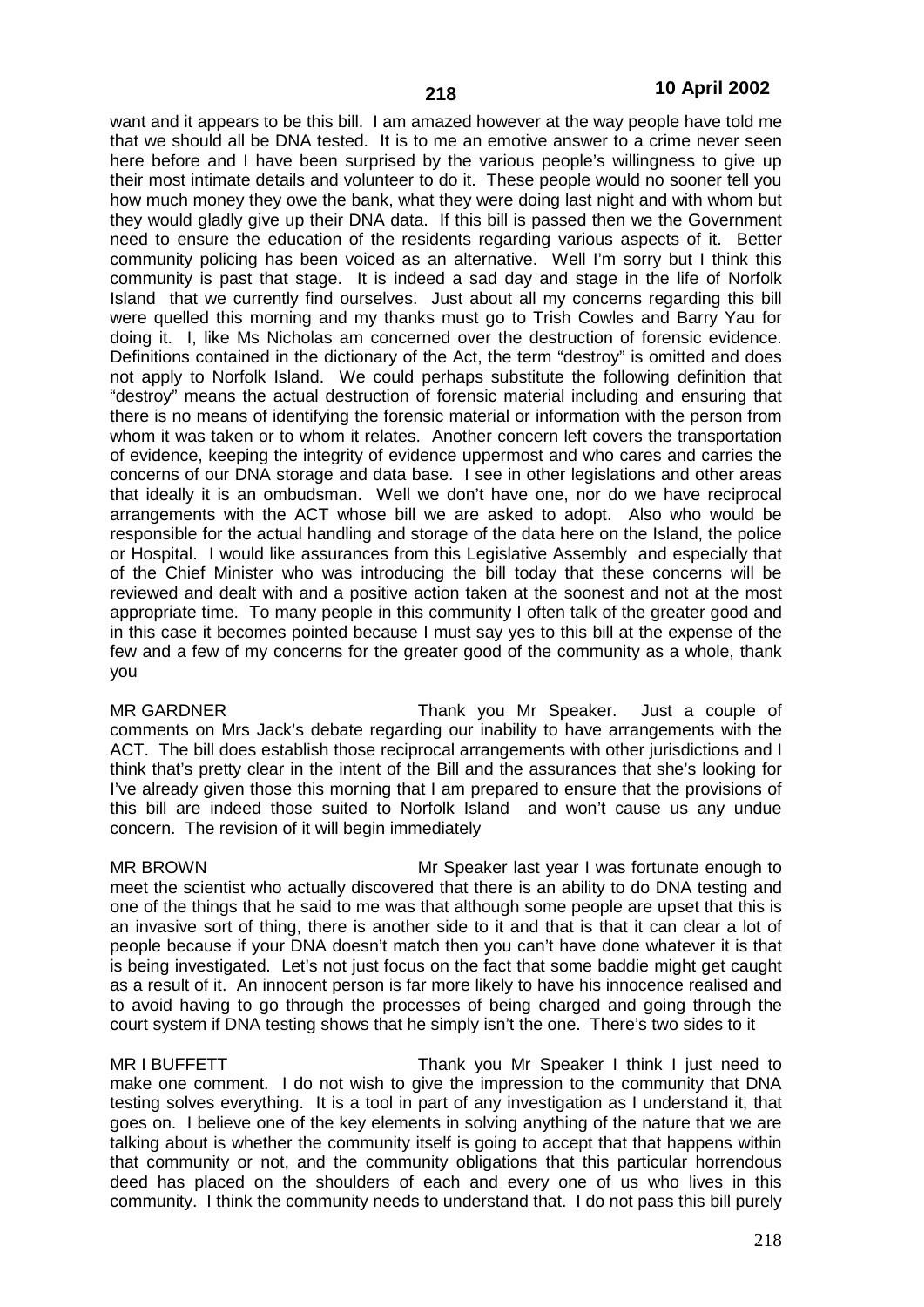or support this Act purely on the basis that the question of us giving the enforcement agencies the ability to take DNA is an automatic quick fix to the problem that we have. There is a far wider connotation involved in what we are doing here. We have not only lost innocence in terms of making the administrative arrangements in the forensic procedures that enable us to come to or resolve some of these issues, we are saying to the community out there as a community in a whole range of things that are going to affect us and may already have started to affect us in the past, with this incident being a catalyst and will effect us in the future, are we as a community going to say this can happen, are we as a community going to perhaps take the question of looking after ourselves and put that out of what might have been the ordinary meaning into being a thing that becomes a stigma within the community. I say that not lightly. I say that with a very heavy heart because what we are talking about is only one aspect of what we as a community will use to resolve this situation, thank you Mr Speaker

MR GARDNER Thank you Mr Speaker I move that so much of Standing Orders be suspended as would prevent the House from dealing with this bill to its conclusion today

| <b>SPEAKER</b>                     |  | Thank you Chief Minister. | Honourable |
|------------------------------------|--|---------------------------|------------|
| Members I put that question to you |  |                           |            |

# QUESTION PUT AGREED

That is agreed

MR GARDNER Thank you Mr Speaker as I alluded to in my earlier debate there were housekeeping provisions that I wish to move in the detail stage as detail stage amendments and I circulate those to members and then I think it is probably appropriate that those be read into Hansard

SPEAKER Chief Minister if you are at the stage of wanting to address the details we might conclude on the matter of the bill in principle and then move into that stage forthwith. Honourable Members the question that remains with us at this stage is that the bill be agreed to in principle and I am assuming that there is no final debate on that particular matter.

#### QUESTION PUT AGREED

We come to the detail stage

MR GARDNER Thank you Mr Speaker I move that the detail stage amendments as circulated be agreed to. These amendments propose to modify certain sections in the ACT Crimes Forensic Procedures Act 2000 which refers specifically to ACT legislation. These sections will be modified to reflect Norfolk Island law. The detail stage amendment numbered one and two deal with subsection 1122 of that Act is omitted and does not apply to Norfolk Island; and "q" a reference in the dictionary of that act following defined words are amended, 1. infringement notice the reference to the Road Transport General Act 1999 shall be read as a reference to the Road Traffic Act 1982 2. prison the reference to the Removal of Prisoners Act 1968 shall be read as a reference to the Administration Act 1936 and the Periodic Detention Act 1996 3. prison medical officer the reference to Under the Remand Centres Act 1976 is omitted 4. remand centre the reference is omitted and substituted to with includes a jail or detention centre under the Administration Act 1936 and the Periodic Detention Act 1996 5. summary offence the reference to the Legislation Act 2001 section 136 shall be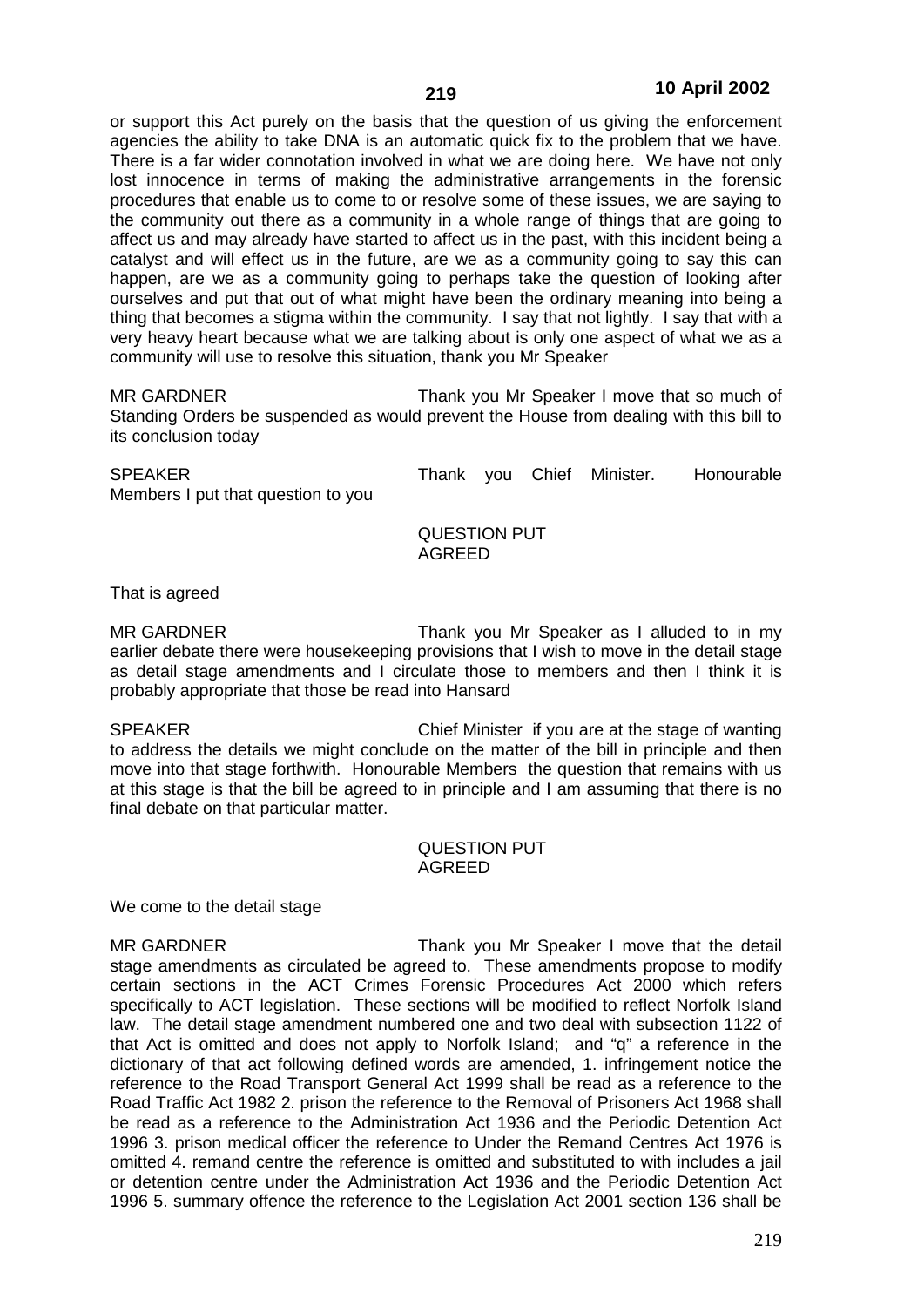read as a reference to a law of Norfolk Island 6. warrant the definition is omitted and substituted with for the apprehension of a person is a warrant issued under a law of Norfolk Island for the arrest or apprehension of that person. Mr Speaker these amendments modify various provisions in the Act legislation to reflect Norfolk Island law

SPEAKER **In the set of the set of the set of the set of the set of the set of the set of the set of the set of the set of the set of the set of the set of the set of the set of the set of the set of the set of the set of t** amendments that the Chief Minister has in front of us? Are you comfortable that you take them as a whole Honourable Members? If there is no further debate in terms of those amendments I will ask whether the amendments are agreed

#### QUESTION PUT AGREED

The amendments are agreed

Honourable Members I just want to give some clarification to the amendments that have been circulated to you. I just need to make it abundantly clear that they are amendments to Schedule 1 of the legislation and I need to have your understanding that you understand that that is what the matter is. With that clarification Honourable Members I just reinforce that you have voted to agree those amendments as they were circulated being amendments to Schedule 1. May I ask if there are other amendments to be proposed

MS NICHOLAS Thank you Mr Speaker. I expressed in my debate the wish to see some amendment to the provisions which presently exist for the destruction of samples taken from volunteers and members will note that I have little red stickers instead of my finger. Section 80 of part 2(8) of the Bill presently says "if the police officer intends the information to be placed on the volunteer limited purposes index of that system, the purpose for which it is to be placed on the index and that the information may be used only for that purpose and (c ) if the police officer intends the information to be placed on the volunteers unlimited purposes index of that system that the information may be used for a criminal investigation or for any other purpose for which the DNA database system may be used". Now the section that follows that (d) is the most significant one. The information placed on the DNA database system will be retained for such period as the Chief Police Officer and the volunteer or the volunteer who is a child or incapable person, a parent or guardian of the volunteer agree and must then be removed from the system". It's a matter virtually of negotiation between the police officer and the volunteer as to how long that sample is retained. In contradiction and interestingly under section 90(2) of the Bill which is page 68 part 210 of the Bill the destruction of forensic material after one year, this section applies if forensic material has been taken from a suspect by a forensic procedure and right through this section we are talking about a suspect. There is no provision for the destruction of the material by a volunteer except as a matter of negotiation when it is initially taken. I'm really not quite comfortable with that and I would like to propose some amendment, however I am mindful that Mr Brown has suggested that we really deal with this piece of legislation again very quickly, the Chief Minister has borne that out and if there's one less amendment that has to be done on the floor of this house but is acknowledged that a need arises I would be pleased for it to be delayed until that time

MR I BUFFETT THANK you Mr Speaker simply my observation that if we try to do on the run amendments at this stage of what is a rather lengthy and detailed piece of legislation we could end up falling for a rather old trap. We have a sitting of this House scheduled for the  $24<sup>th</sup>$ , two weeks from today. Could I urge members who may have some concerns to list those so that we have them in a proper scheduled way and we might look at those prior to the sitting of the  $24<sup>th</sup>$  which gives our legislative drafting area sufficient time to deal with those issues and deal with the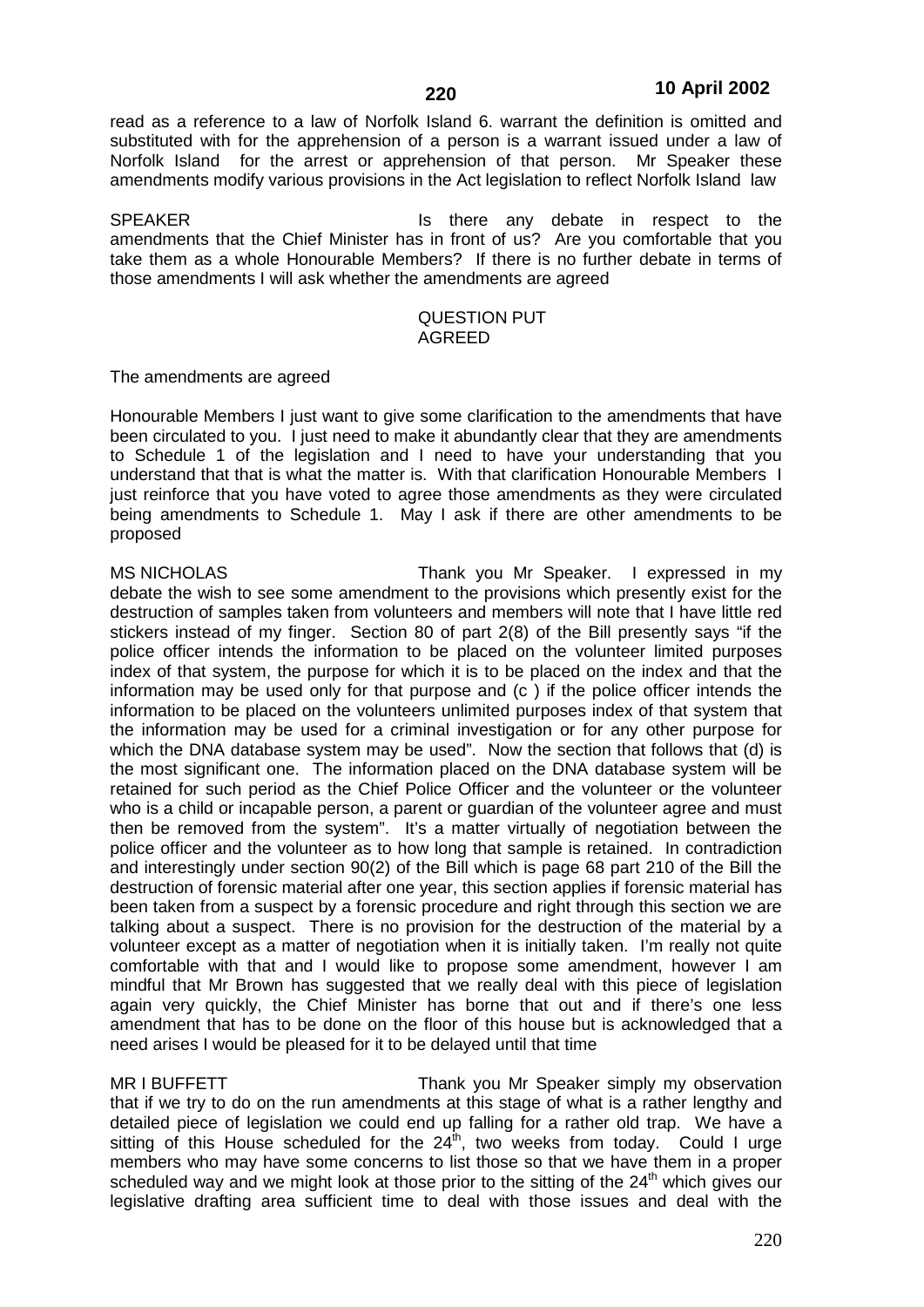substantive matter in front of us this morning in order to do two things so we don't get ourselves confused and we get on with the intent of the sitting this morning because if the intention is to sit here and do amendments on the run I'm not too sure whether I want to be part of that at this particular time

MR BROWN Mr Speaker I agree with what Mr Buffett has just said. It would be a lot safer for us to sit down and deal with any amendments other than those proposed by the Chief Minister, with the benefit of time and with the benefit of advise and if we are going to do that could I ask that the reference to omitting subsection 112(2) of the ACT Act be looked at again. It makes reference to the Crimes Act 1900 and if my recollection is correct that's the Commonwealth Crimes Act and I'm not quite sure why it is that we are excluding something that says that the Act doesn't limit or exclude the provisions of the Commonwealth Crimes Act. Perhaps I've got the wrong Act and perhaps it's ACT legislation

SPEAKER Thank you. Further debate. If there is no further debate Honourable Members what we have done at this stage is we have made one amendment as proposed Chief Minister and that is agreed. I will now move to the balance of the legislation because we are now at the detail stage to gain your view about agreement or otherwise to the balance of the legislation. Is the balance of the legislation agreed

#### QUESTION PUT AGREED

The balance of the legislation is agreed

Honourable Members to the last stage of this particular piece of legislation, and that is to put the final question to you, to put the Bill with its schedules as amended be agreed. Is there any final debate

## QUESTION PUT AGREED

The Bill and its schedule as amended is agreed. We have concluded that matter Honourable Members

# **FIXING OF THE NEXT SITTING DAY**

MR BROWN Mr Speaker I move that the House at its rising adjourn until Wednesday 24 April 2002 at 10 am

SPEAKER Thank you. Further debate. No further debate Honourable Members? Then I put the question

> QUESTION PUT AGREED

The motion is carried thank you

#### **ADJOURNMENT**

MR NOBBS **MR NOBBS** Mr Speaker I move that the House do now adjourn